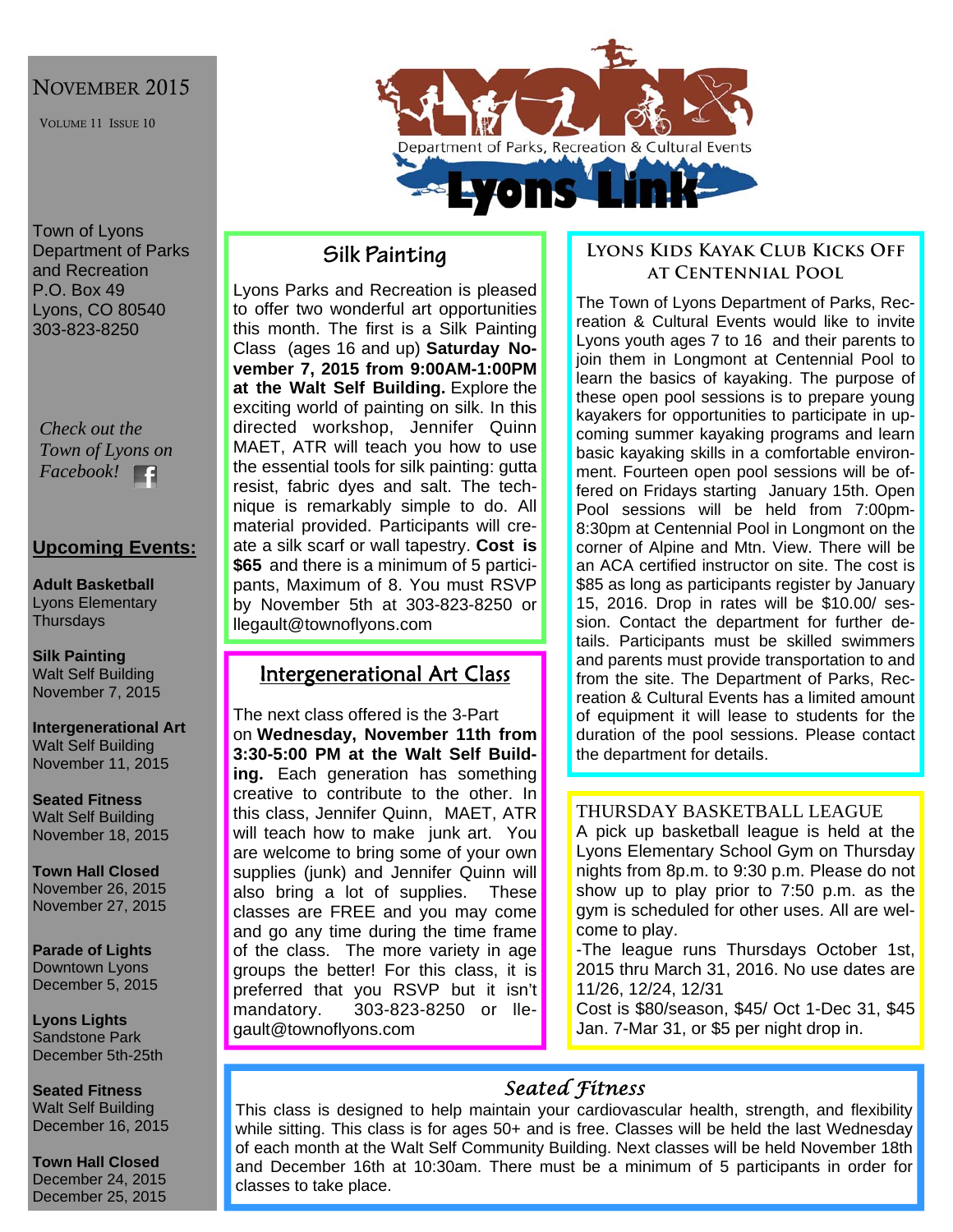### 2015 LYONS HOLIDAY PARADE OF LIGHTS **"Christmas Around the World"**  SATURDAY, DECEMBER 5, 2015

The bright glow of the holidays is once again coming to the Town of Lyons December 5th! Friends and family will be happy to see the return of Lyons Lights in Sandstone Park. Be sure to come out and enjoy a colorful, exciting, dancing light display synchronized to music. Lyons Lights in Sandstone Park will be available for public viewing throughout the month of December. Beginning Saturday, December 6th through Friday, December 25th Lyons Lights in Sandstone Park will run every day from 6p.m. to 8p.m.

The highlight of the weekend is sure to be the Holiday Parade of Lights on Saturday, December 5th. The pa‐ rade will start at 6:30 p.m. and will be filled with illuminated, colorful floats, many of which will be decorated in the theme of this year's parade‐"Christmas Around the World" Sign up today!

Be sure to catch live music and entertainment following the parade at approximately 7:15 p.m. in Sandstone Park on the Raul Vasquez Community Stage. Among those performing this year will be the Lyons High School Choir. At 7:40 p.m., there will be a wonderful fireworks display made possible by donations received from local supporters. The Parade Awards Ceremony will take place at 8:05 p.m. on the Raul Vasquez Community Stage awarding the outstanding parade entries of 2015. The evening will wrap up with Lyons Lights in Sandstone park from 8pm‐9pm.

If you are interested in entering the parade this year, an entry form is included with this newsletter. If you would like to donate money or time to this event, a donation form is also included. If you have any questions, please call 303‐823‐8250 or email recreation@townoflyons.com





**Stone Cup Pie Contest Sunday, November 22nd** 

Don't miss your chance to enter your Pumpkin, Fruit or Pecan Pie for a chance to win the title of Best Pie Baker in Lyons! Call or stop by to sign up! 823-2345 Bring 2 pies (one to sell and one for judging) by 10am on Nov 22nd. The winner will be announced by 3pm. The pies will be judged by the customers (starting at 11am) for a popular vote and also by a panel of distinguished judges. 100% of proceeds to be donated to the Lyons Parade of Lights, 2015.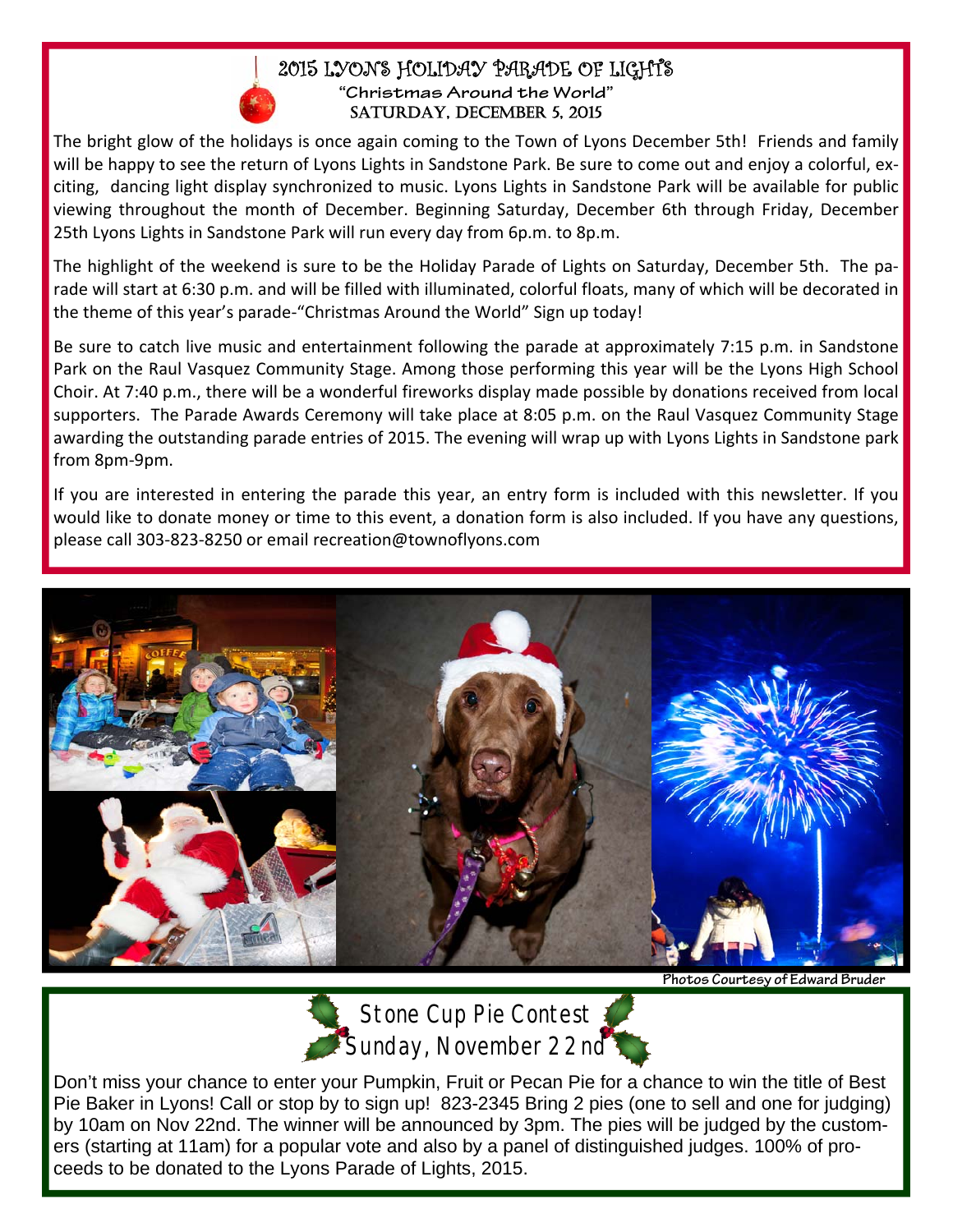## **2015 LYONS HOLIDAY PARADE OF LIGHTS ENTRY FORM REGISTER TODAY—PARADE LIMITED TO FIRST 75 ENTRIES!** PLEASE CHECK HERE FOR NAME/ADDRESS CHANGE Name of Entry (Croup or Participant).

| $\Gamma$ rance of Eintry (Group of T articipant).<br>(please list both names)                                                                                                                                                                                                                                                                                                  |                 |                                                |                 |                    |              |                              |                                                                                                                                                                                                                                                                                                                                                                                                                                                                  |
|--------------------------------------------------------------------------------------------------------------------------------------------------------------------------------------------------------------------------------------------------------------------------------------------------------------------------------------------------------------------------------|-----------------|------------------------------------------------|-----------------|--------------------|--------------|------------------------------|------------------------------------------------------------------------------------------------------------------------------------------------------------------------------------------------------------------------------------------------------------------------------------------------------------------------------------------------------------------------------------------------------------------------------------------------------------------|
| <b>Contact Name:</b><br>Which of the Following Applies to You?: (Circle One)                                                                                                                                                                                                                                                                                                   |                 |                                                |                 |                    |              |                              |                                                                                                                                                                                                                                                                                                                                                                                                                                                                  |
| Individual Family Group                                                                                                                                                                                                                                                                                                                                                        |                 | Organization                                   | <b>Business</b> | <b>Church Band</b> |              |                              |                                                                                                                                                                                                                                                                                                                                                                                                                                                                  |
|                                                                                                                                                                                                                                                                                                                                                                                |                 |                                                |                 |                    |              |                              |                                                                                                                                                                                                                                                                                                                                                                                                                                                                  |
|                                                                                                                                                                                                                                                                                                                                                                                |                 |                                                |                 |                    |              |                              |                                                                                                                                                                                                                                                                                                                                                                                                                                                                  |
| Mailing Address: 2008 and 2008 and 2008 and 2008 and 2008 and 2008 and 2008 and 2008 and 2008 and 2008 and 200                                                                                                                                                                                                                                                                 |                 | <b>Mailing Address</b>                         |                 | <b>City</b>        | <b>State</b> |                              |                                                                                                                                                                                                                                                                                                                                                                                                                                                                  |
|                                                                                                                                                                                                                                                                                                                                                                                |                 |                                                |                 |                    |              | Zip                          |                                                                                                                                                                                                                                                                                                                                                                                                                                                                  |
| <b>E-Mail Address:</b><br>Type of Entry/Division: (Circle One)                                                                                                                                                                                                                                                                                                                 |                 |                                                |                 |                    |              |                              |                                                                                                                                                                                                                                                                                                                                                                                                                                                                  |
| <b>Float</b>                                                                                                                                                                                                                                                                                                                                                                   | <b>Marching</b> | <b>Motorized</b>                               | Youth           | <b>Horse</b>       | <b>Band</b>  | Other                        |                                                                                                                                                                                                                                                                                                                                                                                                                                                                  |
|                                                                                                                                                                                                                                                                                                                                                                                |                 |                                                |                 |                    |              |                              |                                                                                                                                                                                                                                                                                                                                                                                                                                                                  |
| Will you be creating an entry based on this year's theme: "Christmas Around the World"? yes                                                                                                                                                                                                                                                                                    |                 |                                                |                 |                    |              | $\mathbf{n}$                 |                                                                                                                                                                                                                                                                                                                                                                                                                                                                  |
| Estimated Number of Participants (number of vehicles, people on float/marching):                                                                                                                                                                                                                                                                                               |                 |                                                |                 |                    |              |                              |                                                                                                                                                                                                                                                                                                                                                                                                                                                                  |
|                                                                                                                                                                                                                                                                                                                                                                                |                 |                                                |                 |                    |              |                              |                                                                                                                                                                                                                                                                                                                                                                                                                                                                  |
| **ENTRY DESCRIPTION: REQUIRED (include make and model of vehicle, horse pulling what, total length<br>including tow vehicle, special requirements-be specific/use back if needed) https://www.com/community-                                                                                                                                                                   |                 |                                                |                 |                    |              |                              |                                                                                                                                                                                                                                                                                                                                                                                                                                                                  |
|                                                                                                                                                                                                                                                                                                                                                                                |                 |                                                |                 |                    |              |                              |                                                                                                                                                                                                                                                                                                                                                                                                                                                                  |
|                                                                                                                                                                                                                                                                                                                                                                                |                 |                                                |                 |                    |              |                              |                                                                                                                                                                                                                                                                                                                                                                                                                                                                  |
|                                                                                                                                                                                                                                                                                                                                                                                |                 |                                                |                 |                    |              |                              |                                                                                                                                                                                                                                                                                                                                                                                                                                                                  |
|                                                                                                                                                                                                                                                                                                                                                                                |                 |                                                |                 |                    |              |                              |                                                                                                                                                                                                                                                                                                                                                                                                                                                                  |
| <b>Waiver:</b>                                                                                                                                                                                                                                                                                                                                                                 |                 |                                                |                 |                    |              |                              | I, as the above listed participant, who has signed the form below, expressly understand and agree that neither the Town of Lyons, Colorado (a municipal corporation) nor any of its officers, agents, volunteers, assistants o                                                                                                                                                                                                                                   |
| assistants or employees and event sponsors harmless on account of such claim. I realize that I am responsible for myself and that others participating in my group are aware that they are responsible for themselves. I<br>understand that the decision of any and all judges is final. By signing this form I acknowledge that I have read and agree to adhere to all rules. |                 |                                                |                 |                    |              |                              | employees shall be held responsible or made the subject of any claim seeking to assess damage or liability for or arising from personal injury or property damage, whether resulting from negligence of the Town, its officers<br>agents, volunteers, assistants or employees as a result of the actual or proposed participation of any participant in this event and I further agree to indemnify and hold the Town of Lyons, its officers, agents, volunteers |
| Signature: Signature:                                                                                                                                                                                                                                                                                                                                                          |                 |                                                |                 |                    | Date:        |                              |                                                                                                                                                                                                                                                                                                                                                                                                                                                                  |
| <b>Please Return Your Entry To:</b>                                                                                                                                                                                                                                                                                                                                            |                 | <b>Town of Lyons</b>                           |                 |                    |              | ***No Live Santa Displays*** |                                                                                                                                                                                                                                                                                                                                                                                                                                                                  |
|                                                                                                                                                                                                                                                                                                                                                                                |                 | <b>Holiday Parade of Lights</b><br>P.O. Box 49 |                 |                    |              | ***No Throwing Candy***      |                                                                                                                                                                                                                                                                                                                                                                                                                                                                  |

## *\*\*PLEASE CALL TO BE TAKEN OFF MAILING LIST—303-823-8250*

#### **\*\*PLEASE NOTE\*\***

Spaces will be assigned by December 3rd, 2015. All parade entries which register on or before November 27, 2015 will not have to pay a registration fee. All entries received after November 27, 2015 will incur a \$15.00 late entry fee and will be located at the rear of the parade.

Awards/gifts will be awarded for all division winners (see above). Awards & cash prizes will also be given for "Best Use of Lights" , "Best Representation of Theme" and "Overall Parade Winner". You may obtain your parade location (position) number after December 3rd, 2015 at the Lyons Town Hall (located at 432 5th Avenue) or by contacting Lyons Department of Parks and Recreation at the below listed number.

 **Lyons, CO 80540** *2015 Theme: Christmas Around the World* 

On Saturday, December 5th, 2015 the Lyons Holiday Parade of Lights will begin at 6:30 pm sharp. All parade entries must be in line at the staging area on Second Avenue and Highway 66 (former Valley Bank) at 5:45 pm for prejudging. The parade area will be open for line up beginning at 5 pm. Please direct all other questions to Lyons Department of Parks and Recreation @ 303-823-8250 email: recreation@townoflyons.com fax: 303-823-8257